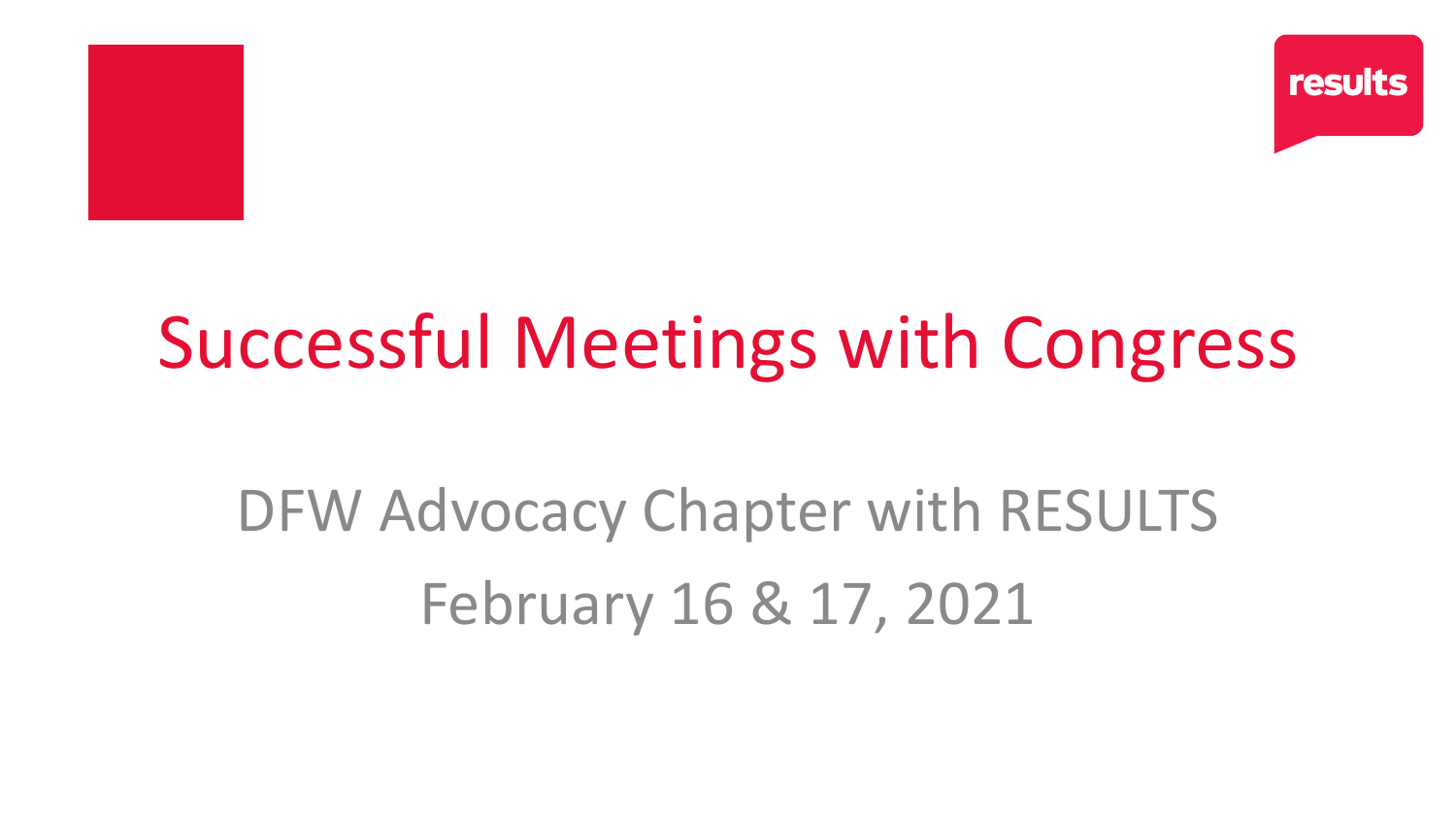# Objectives

• DFW advocates feel more connected to each other

- Advocates understand the process for setting up congressional meetings
- Advocates have the experience of planning and executing a meeting with a member of Congress
- Advocate can articulate current requests of Congress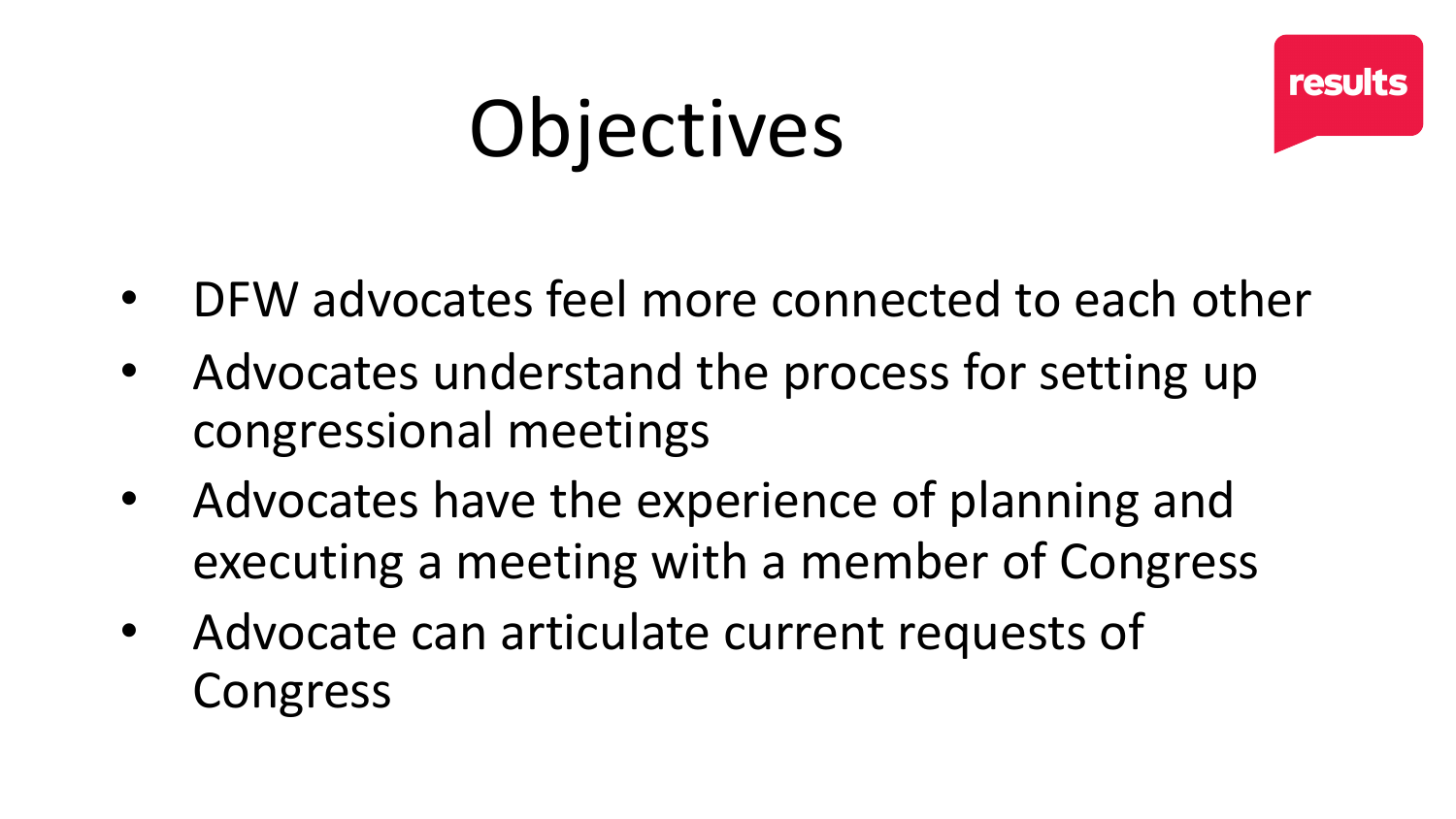# **Strategy: build relationships and** power to persuade MoCs

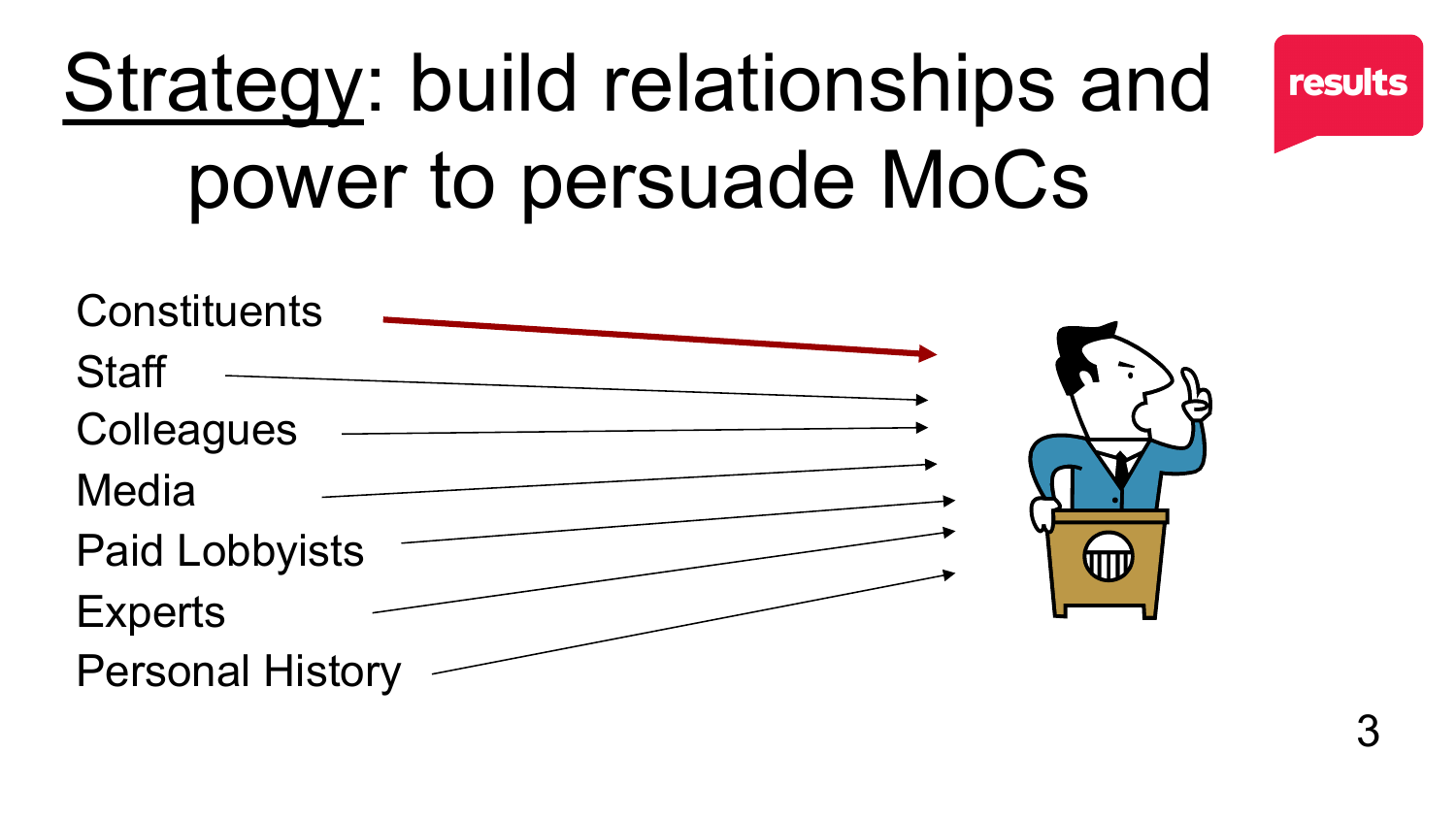#### 94% 94% **Contact from Constituents' Reps** 92% **Individualized Email Messages** 88% Individualized Postal Letters 87% Local Editorial Referencing Issue Pending **Comments During Telephone Town Hall** 86% 84% **Phone Calls** Letter to the Editor Referencing Your Boss 83% 83% Visit From a Lobbyist 56% **Form Email Messages** Groups Social Media Platforms 51% Your Office's Social Media Platforms 50%

**Most Powerful Tactic is Meeting with Congress**

results

In-Person Issue Visits from Constituents



4

A Lot of Positive Influence

Some Positive Influence

**Source: Congressional Management Foundation, 2017**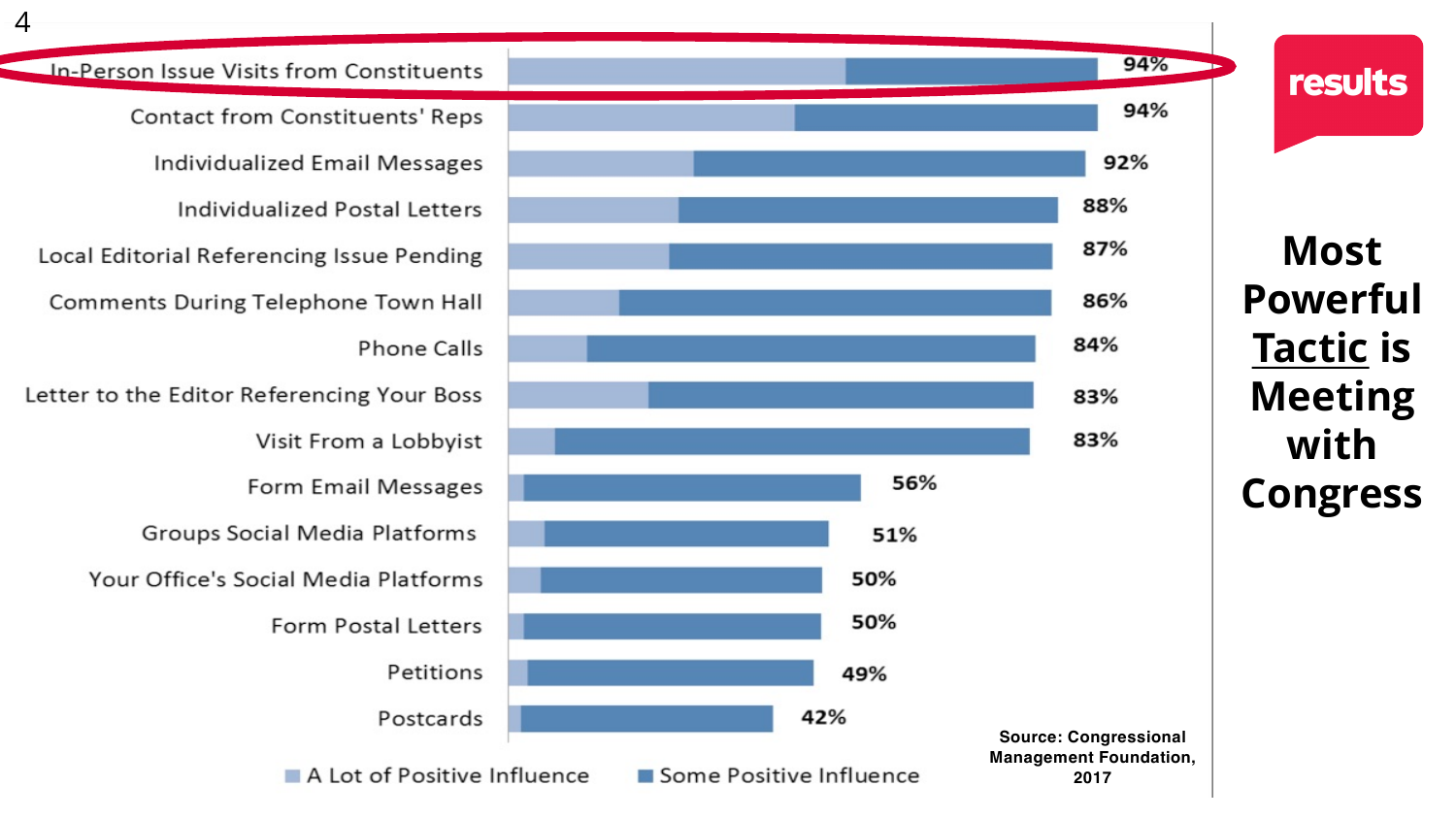#### Survey Question

"In thinking about constituents and the groups that represent them (e.g., associations, nonprofits, companies), what should they do more or less of to build better relationships with your office and your Member/Senator?"

-Congressional Management Foundation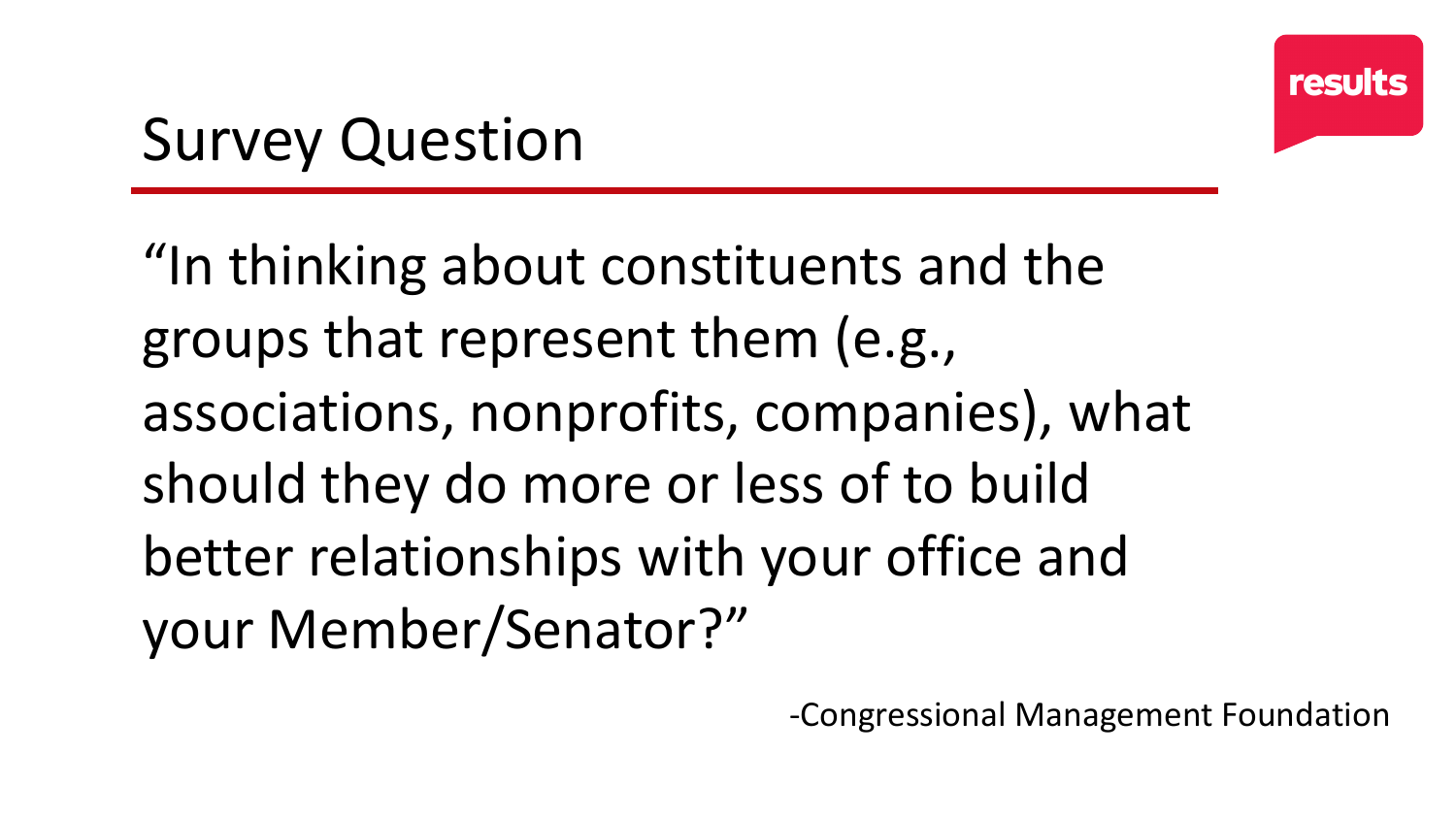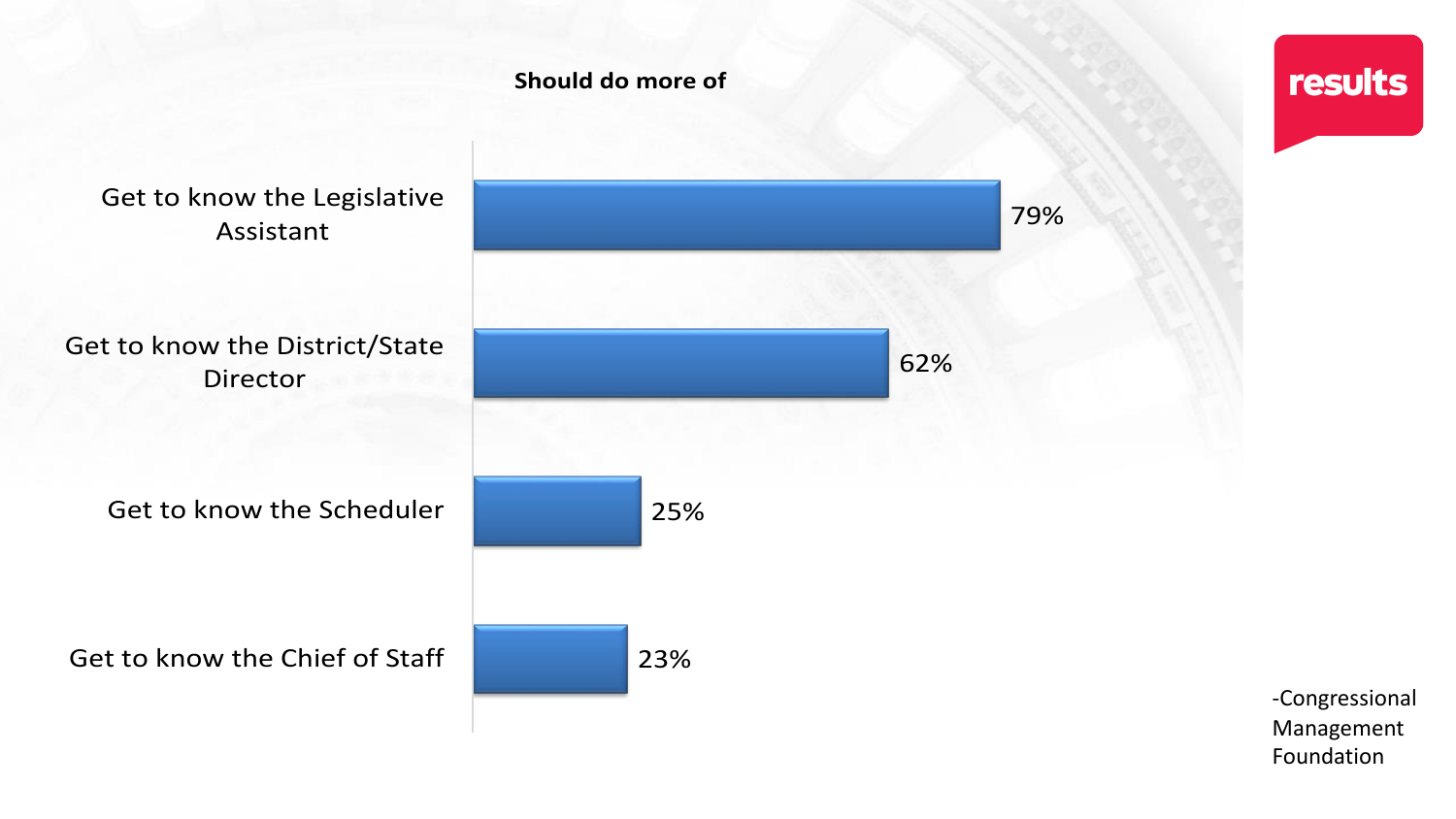

# Key relationships

- 1. Member of Congress
- 2. DC aide(s) who handles the issue
- 3. Local district directors or other staff
- 4. Scheduler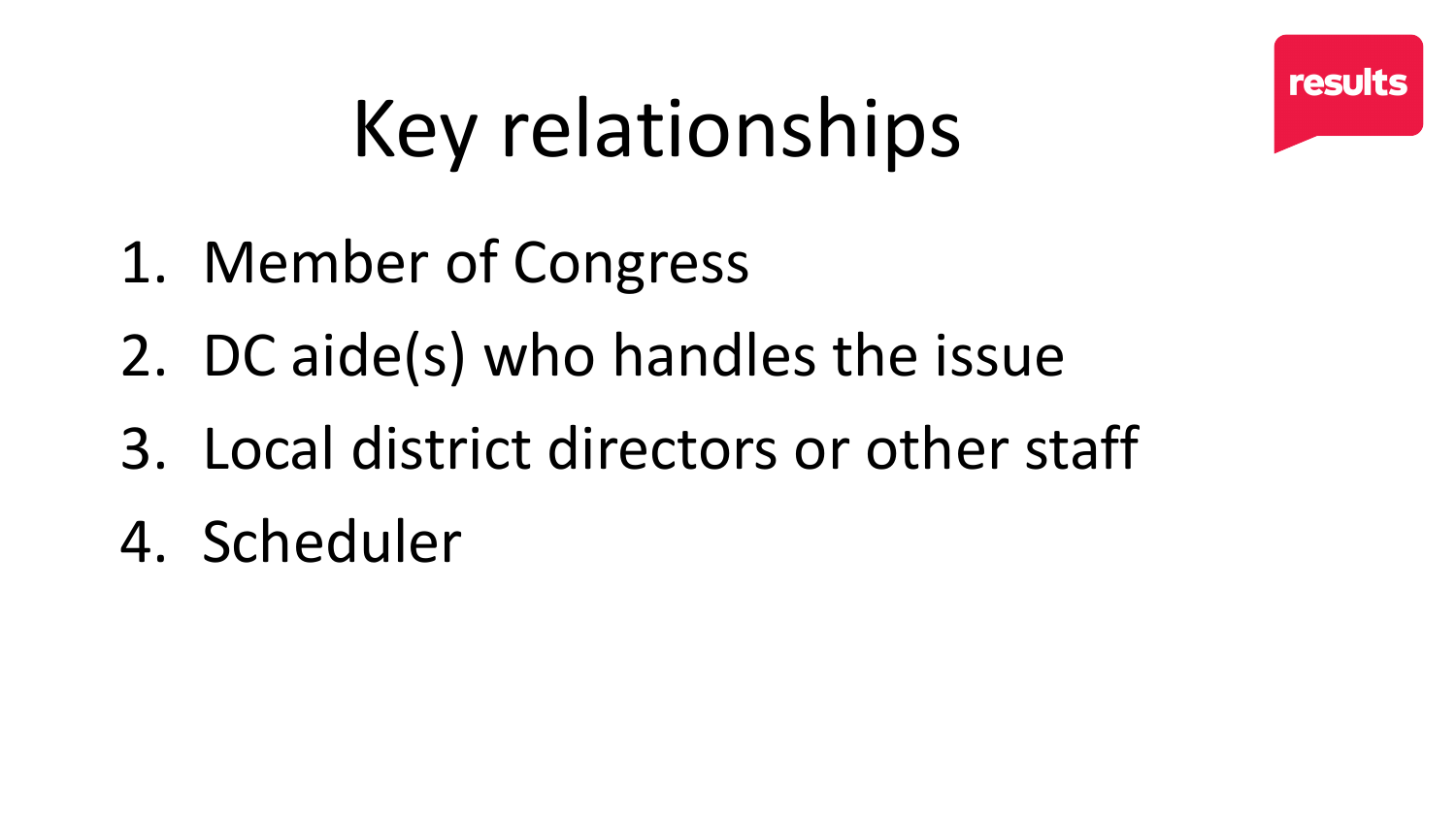

# How do we build relationships?

### **Show up & show up well**

#### Meetings, direct communications, media, townhalls, social media, letters, calls…

*"Wow those DFW & RESULTS people are everywhere!"*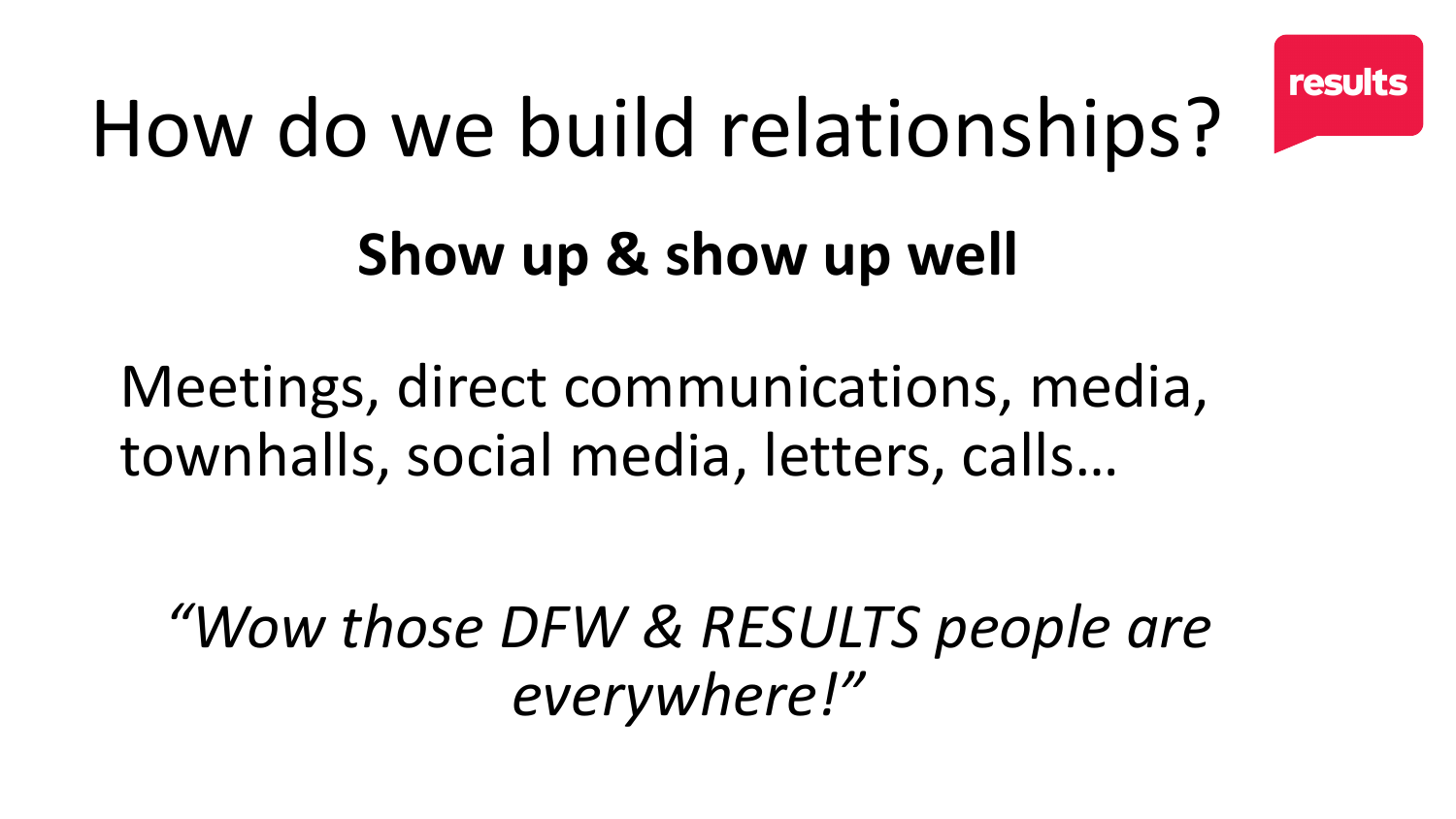### Setting Up a Meeting

- 1. Call scheduler, make a verbal request (our laser talk)
- 2. Follow with written request (use our sample letter)
- 3. Follow up with the scheduler via email & phone
- 4. Build relationships with DC aides covering our issues and local staff. Ask them to help you secure a meeting with the Rep. or Senator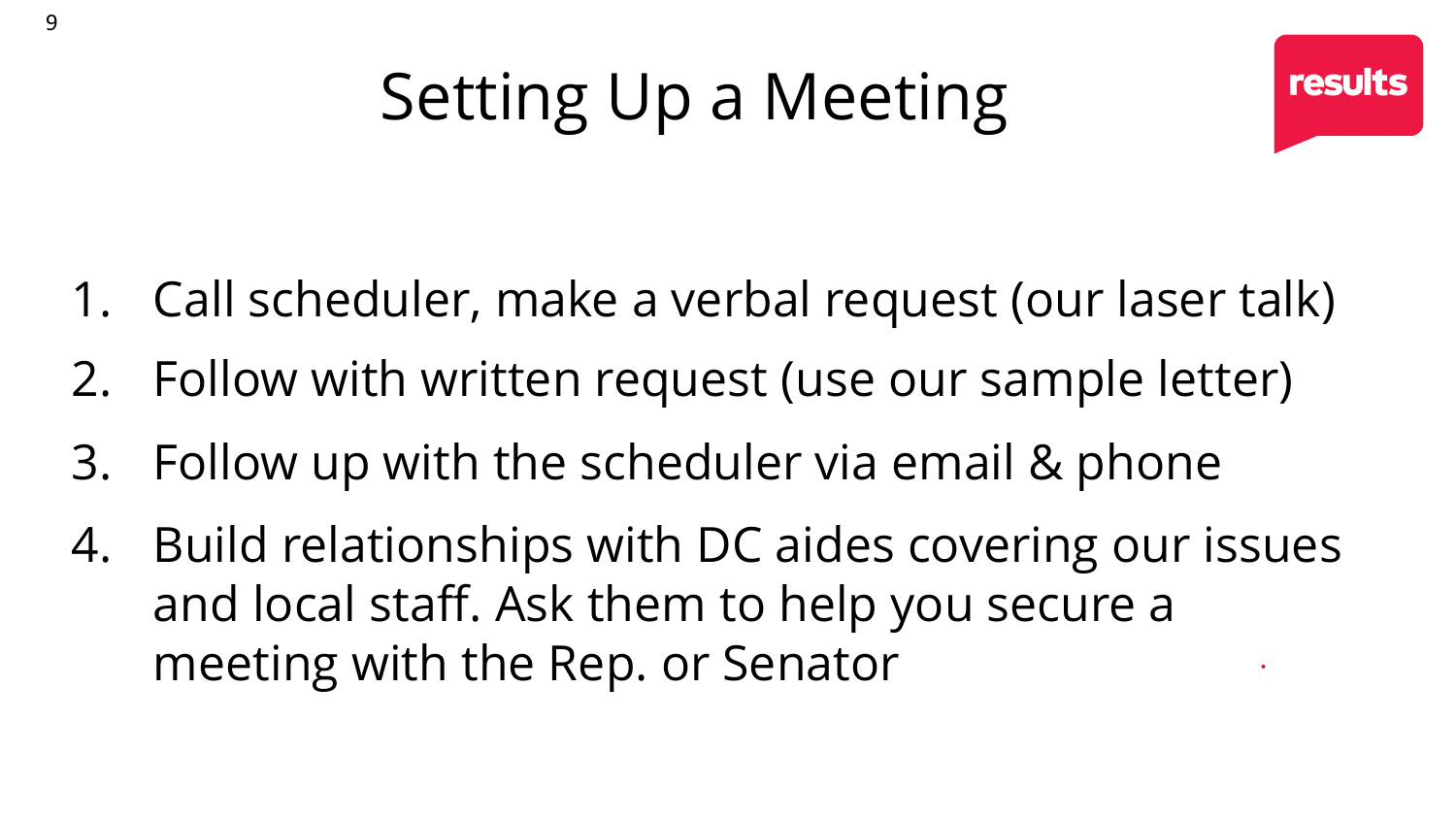

### What Makes a Successful Meeting?

- Relationship building
- Active listening
- Share a story: video or spoken
- Being prepared: agenda and information
- Don't try to do everything
- Being open to their potential to create change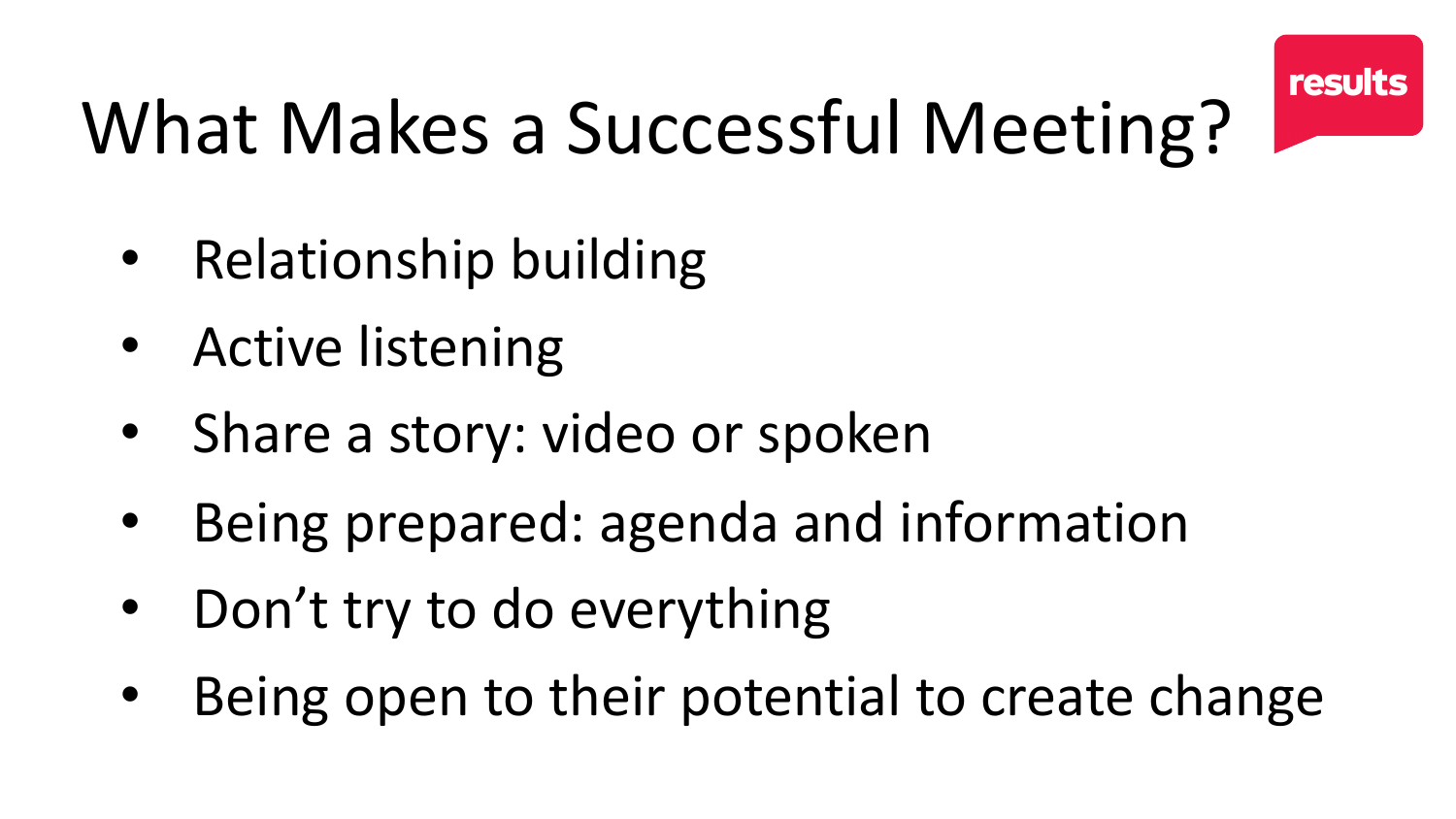- What actions do constituents want me to take?
- Why do constituents want me to do that?
- What are the current and/or potential *local*  impacts?
- What are constituents' personal stories or connections to the policy?

-Congressional Management Foundation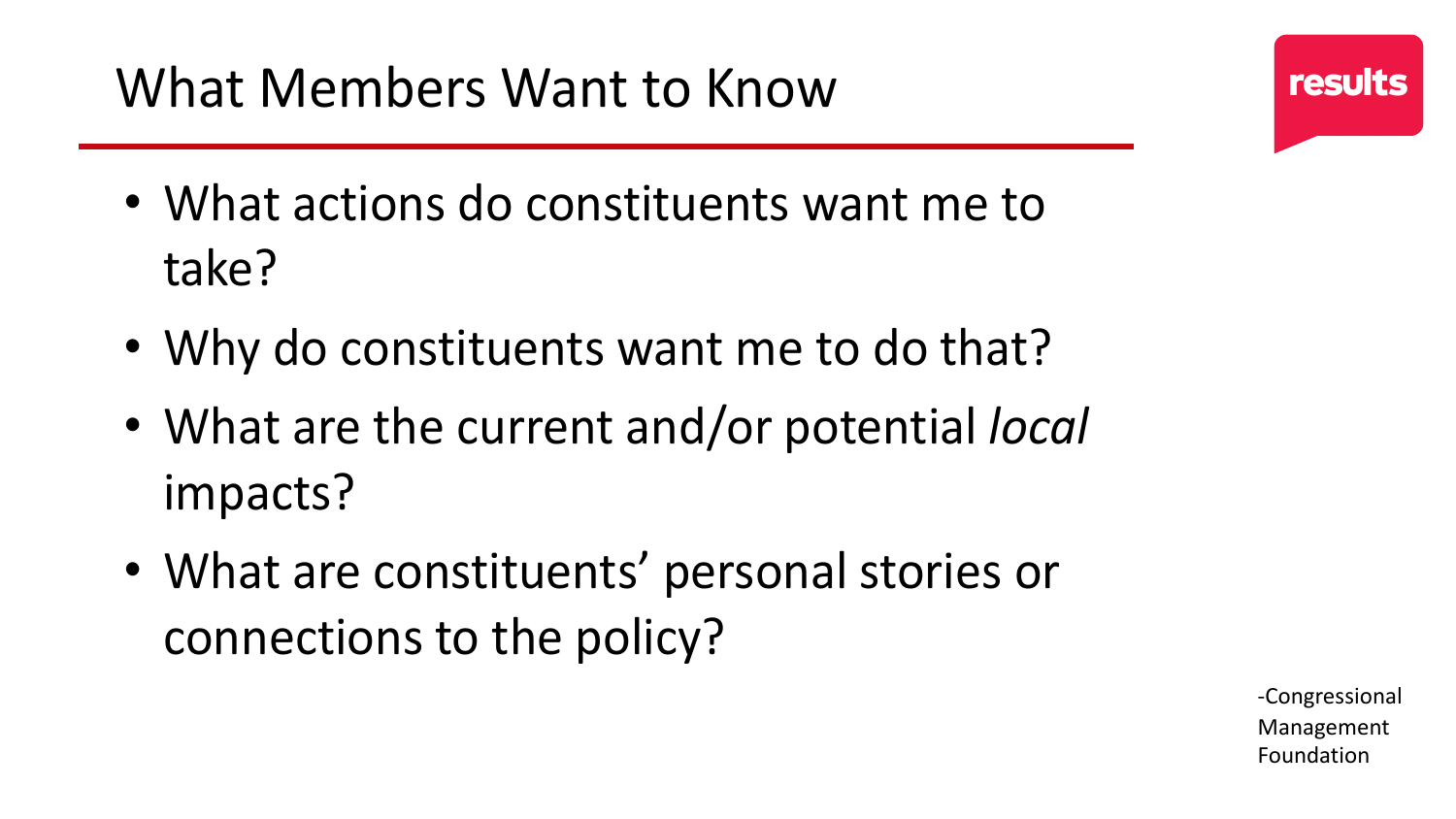Specific request or "ask"

Constituents reason for supporting/opposing the bill or issue

Personal story related to the bill or issue

Information about the impact the bill would have on the district

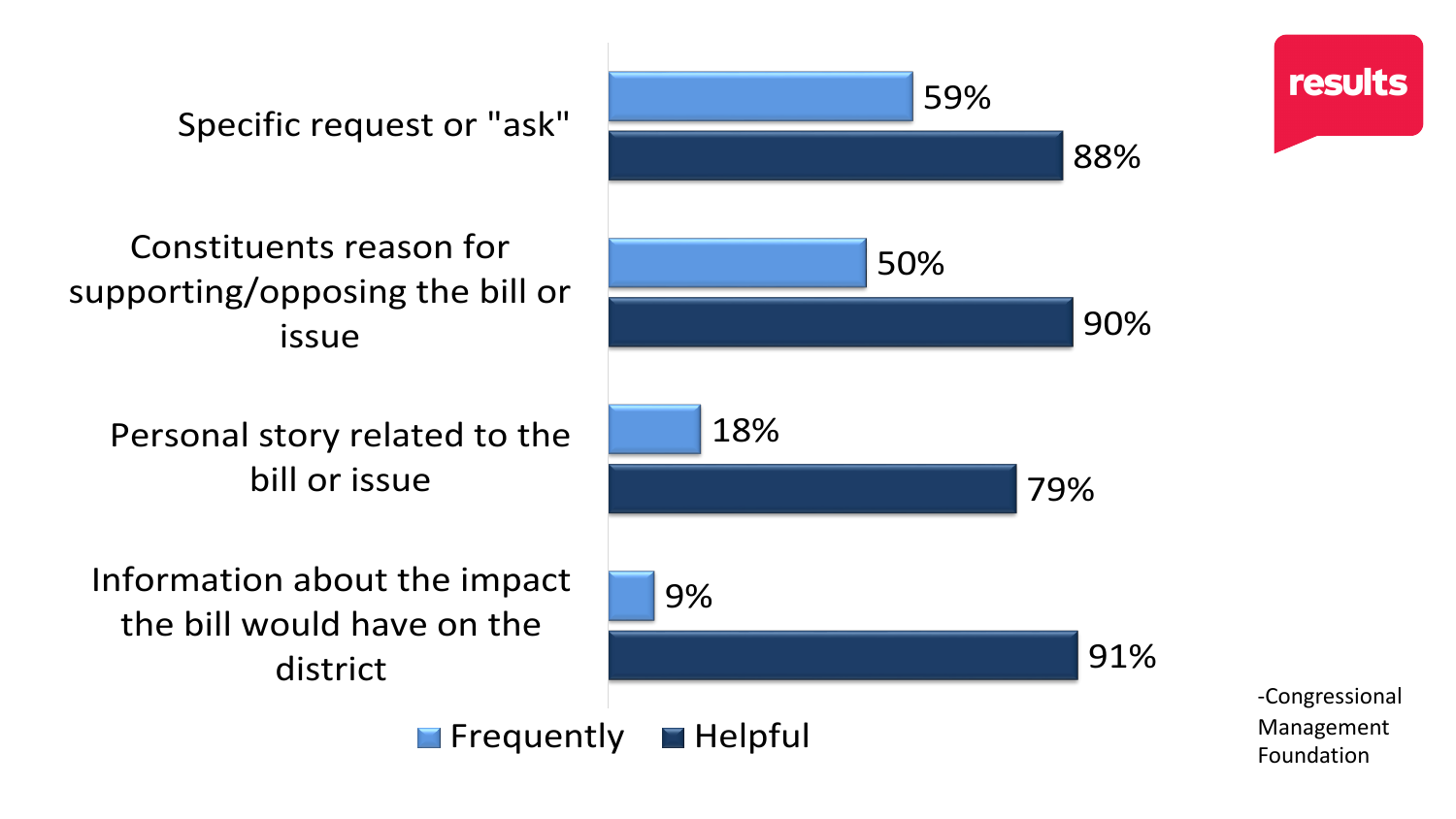



- 1. Review Congressional Scorecard & do MoC research
- 2. Get clear on which issues are most important to cover with your MoC. RESULTS staff can help.
- 3. Meet with your group to prepare agenda using Lobby Meeting Planning form. Share leadership. Build in time to do relationship-building.
- 4. Practice—everyone should practice their section in the mirror (seriously).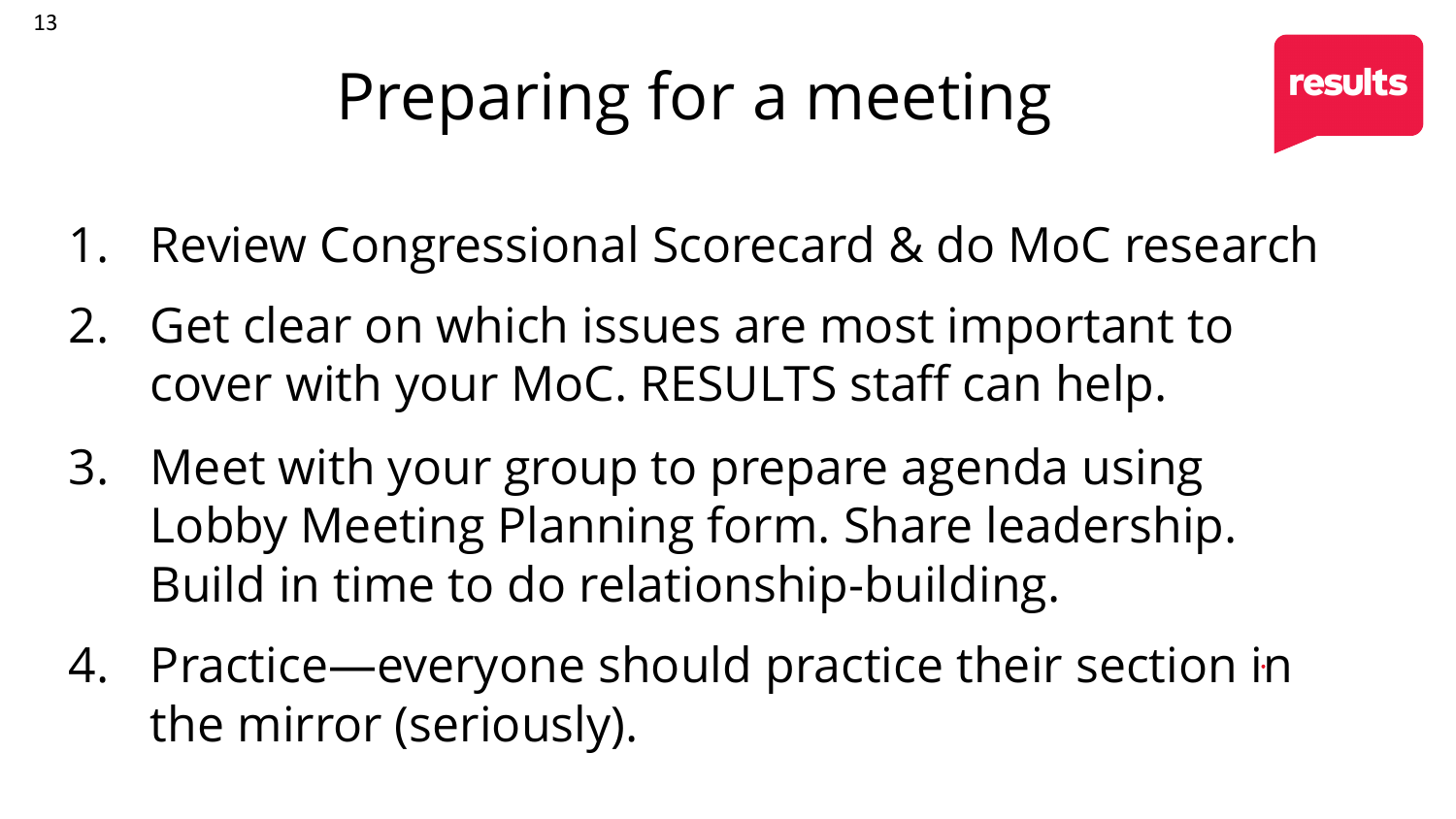### Meeting Agenda

- 1. Introductions & thank yous
- 2. Meeting overview
- 3. Issue #1 explained, story, discussion
- 4. Issue #2 explained, story, discussion
- 5. Summarize meeting and thanks, photo
- 6. Follow up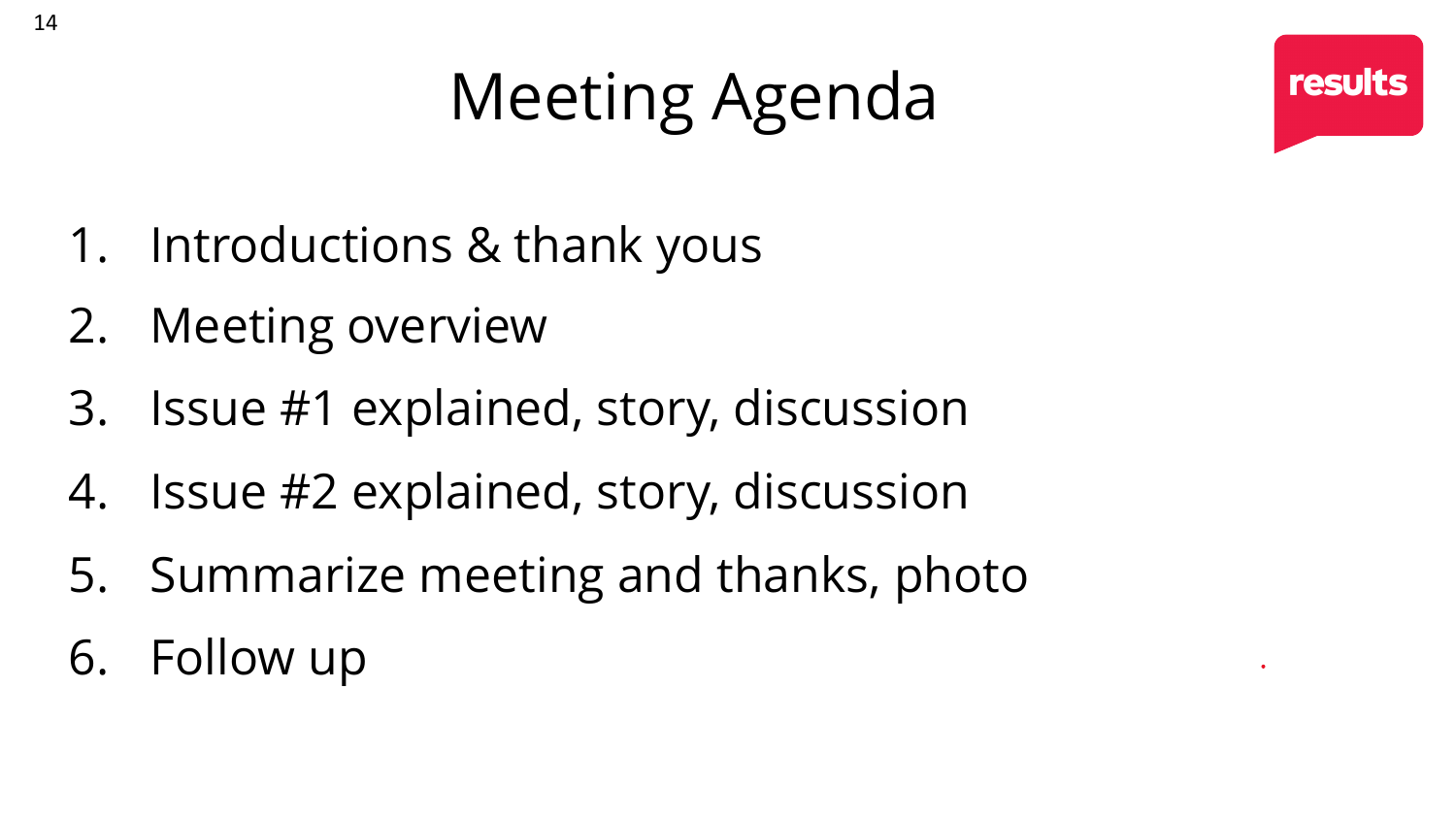### Let's Practice



- 1. In breakout rooms, use 15 minutes to plan a meeting with your MoC
	- Decide which MoC you'll meet with
	- Someone will help with your prep. meeting.
- 2. Your MoC will join you for a 10-minute meeting
- 3. We'll do a quick debrief together afterward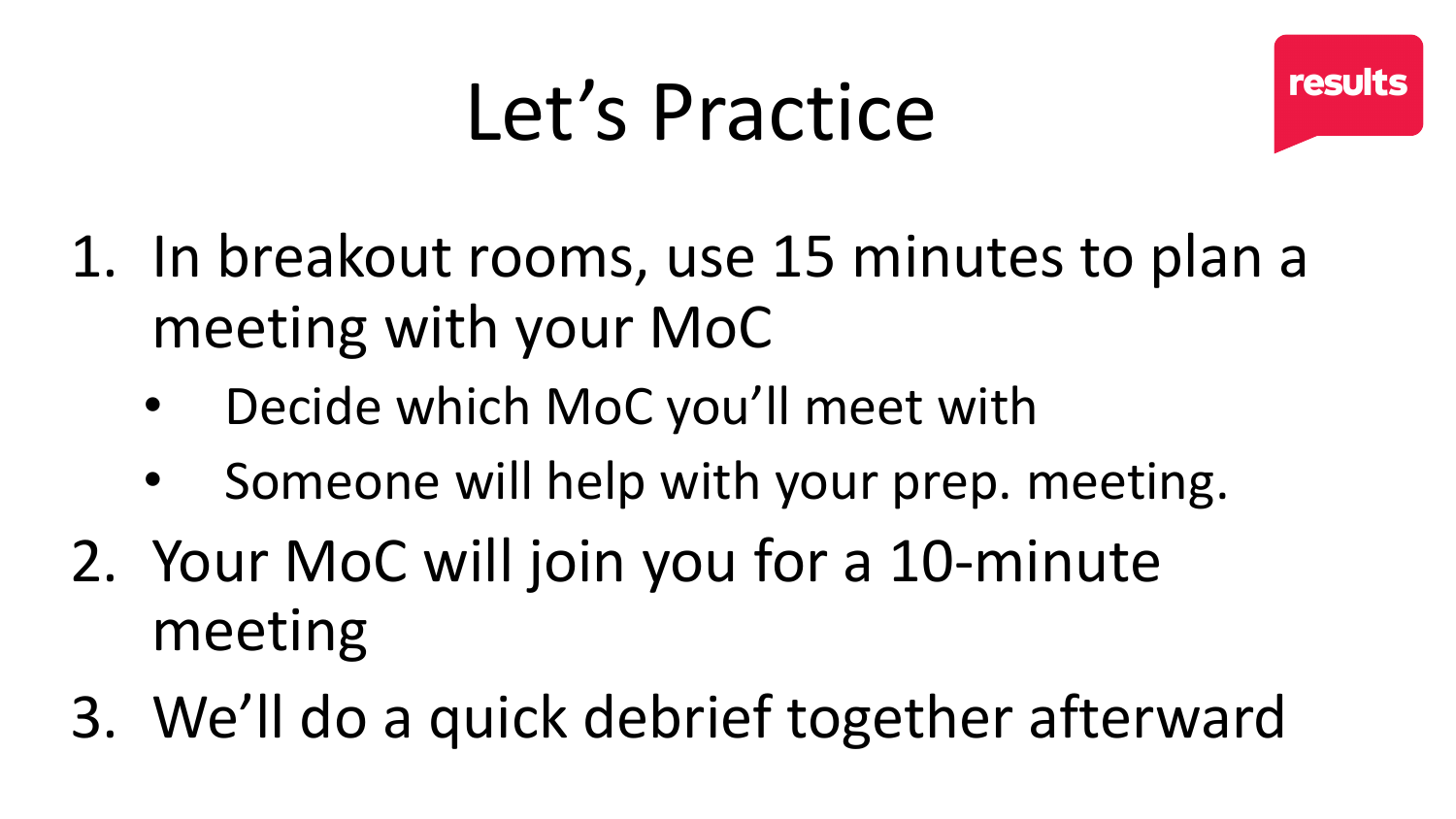### COVID Relief



Request: Please speak to leadership of the Foreign Affairs (House)/Foreign Relations (Senate) and House/Senate leadership and let them know we need \$20 billion for international development assistance with \$4 billion of that going to the Global Fund to Fight AIDS, TB, and Malaria and \$2 billion going toward emergency food assistance and malnutrition. Why?

- Because of COVID, the number of people suffering from severe hunger doubled in 2020 to 265 million and millions more children are experiencing acute malnutrition.
- As resources to address AIDS, TB, and Malaria have been diverted and healthcare services have been interrupted, the number of disease cases and deaths has risen dramatically, setting back progress 10-15 years.